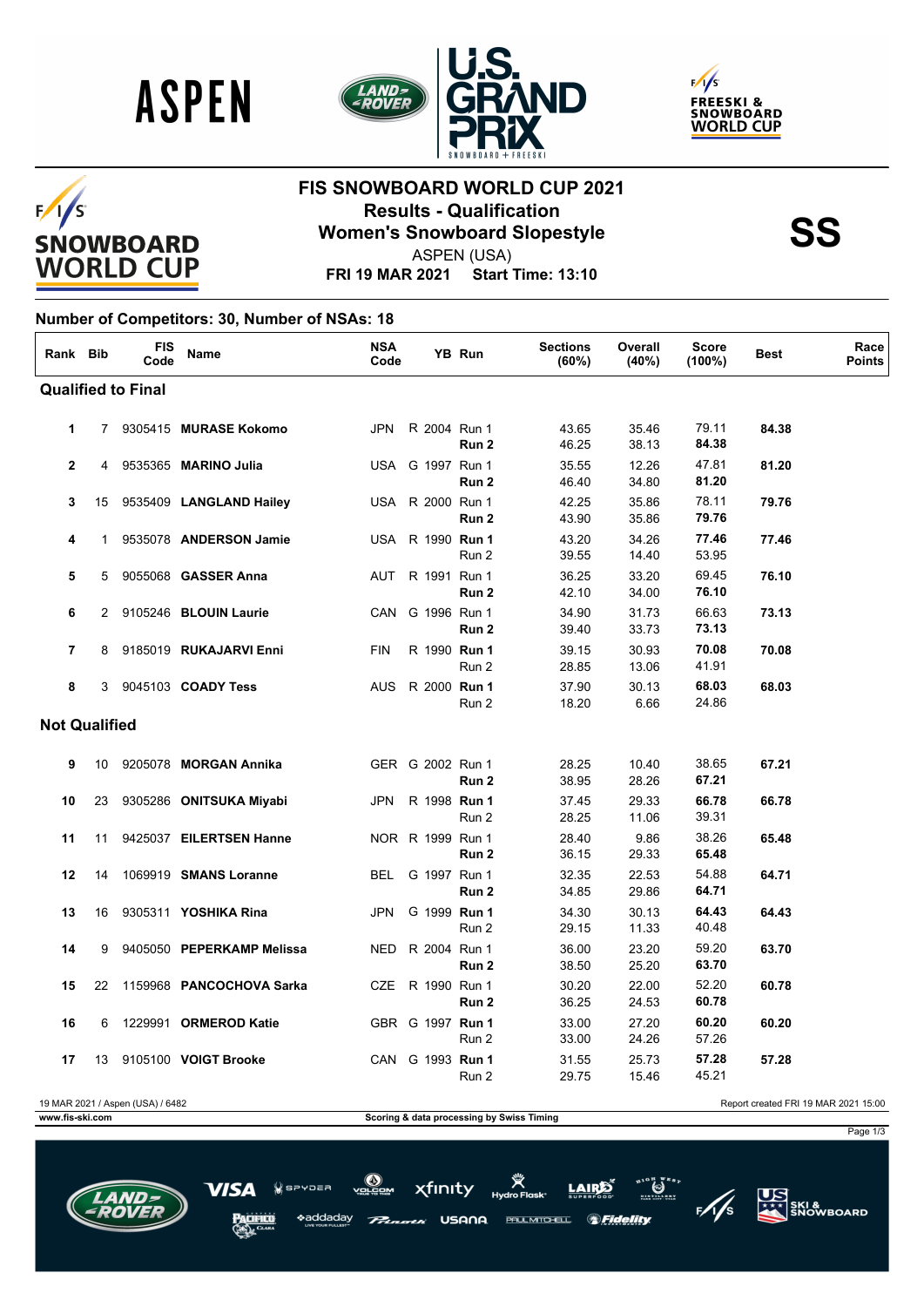







# **FIS SNOWBOARD WORLD CUP 2021 Results - Qualification<br>
Women's Snowboard Slopestyle<br>
ASPEN (USA)**



ASPEN (USA)

**FRI 19 MAR 2021 Start Time: 13:10**

| Rank Bib |    | <b>FIS</b><br>Code | <b>Name</b>              | <b>NSA</b><br>Code |                  | YB Run | <b>Sections</b><br>(60%) | Overall<br>(40%) | <b>Score</b><br>$(100\%)$ | <b>Best</b> | Race<br><b>Points</b> |
|----------|----|--------------------|--------------------------|--------------------|------------------|--------|--------------------------|------------------|---------------------------|-------------|-----------------------|
| 18       | 18 |                    | 9415037 WAKUSHIMA Cool   | NZL                | G 2002 Run 1     | Run 2  | 34.60<br>20.65           | 21.33<br>3.20    | 55.93<br>23.85            | 55.93       |                       |
| 19       | 27 |                    | 9105409 BAIRD Jasmine    |                    | CAN R 1999 Run 1 | Run 2  | 30.95<br>34.80           | 9.73<br>19.20    | 40.68<br>54.00            | 54.00       |                       |
| 20       | 20 |                    | 9535505 RUMMEL Courtney  |                    | USA R 2003 Run 1 | Run 2  | 20.95<br>32.10           | 6.13<br>18.40    | 27.08<br>50.50            | 50.50       |                       |
| 21       | 17 |                    | 9195093 LEFEVRE Lucile   |                    | FRA R 1995 Run 1 | Run 2  | 24.95<br>26.40           | 21.33<br>23.46   | 46.28<br>49.86            | 49.86       |                       |
| 22       | 19 |                    | 9535467 SCHNORRBUSCH Tv  |                    | USA G 2002 Run 1 | Run 2  | 29.25<br>11.00           | 20.00<br>2.66    | 49.25<br>13.66            | 49.25       |                       |
| 23       | 30 |                    | 1709938 MEDLOVA Klaudia  |                    | SVK R 1993 Run 1 | Run 2  | 27.80<br>28.40           | 13.86<br>14.93   | 41.66<br>43.33            | 43.33       |                       |
| 24       | 29 |                    | 1499955 HIDALGO Maria    |                    | ESP R 1997 Run 1 | Run 2  | 26.95<br>26.50           | 10.26<br>9.60    | 37.21<br>36.10            | 37.21       |                       |
| 25       | 24 |                    | 9535452 GOMEZ Isabella   |                    | USA G 2001 Run 1 | Run 2  | 26.25<br>24.30           | 8.66<br>6.13     | 34.91<br>30.43            | 34.91       |                       |
| 26       | 31 |                    | 1389930 JUGOVAC Lea      |                    | CRO R 1994 Run 1 | Run 2  | 19.15<br>8.55            | 15.60<br>1.86    | 34.75<br>10.41            | 34.75       |                       |
| 27       | 21 |                    | 9535487 THURGOOD Jade    |                    | USA R 2002 Run 1 | Run 2  | 21.50<br>24.00           | 7.60<br>6.13     | 29.10<br>30.13            | 30.13       |                       |
| 28       |    |                    | 28 9535573 ADAMS Kaitlyn |                    | USA R 2005 Run 1 | Run 2  | 21.95<br>20.65           | 7.06<br>6.80     | 29.01<br>27.45            | 29.01       |                       |
| 29       | 25 |                    | 9535582 SORENSEN Ella    |                    | USA R 2004 Run 1 | Run 2  | 8.15<br>8.05             | 5.20<br>5.46     | 13.35<br>13.51            | 13.51       |                       |
| 30       | 26 |                    | 9535496 TRAUB Terra      |                    | TPE R 1993 Run 1 | Run 2  | 6.60<br>4.30             | 2.26<br>0.80     | 8.86<br>5.10              | 8.86        |                       |